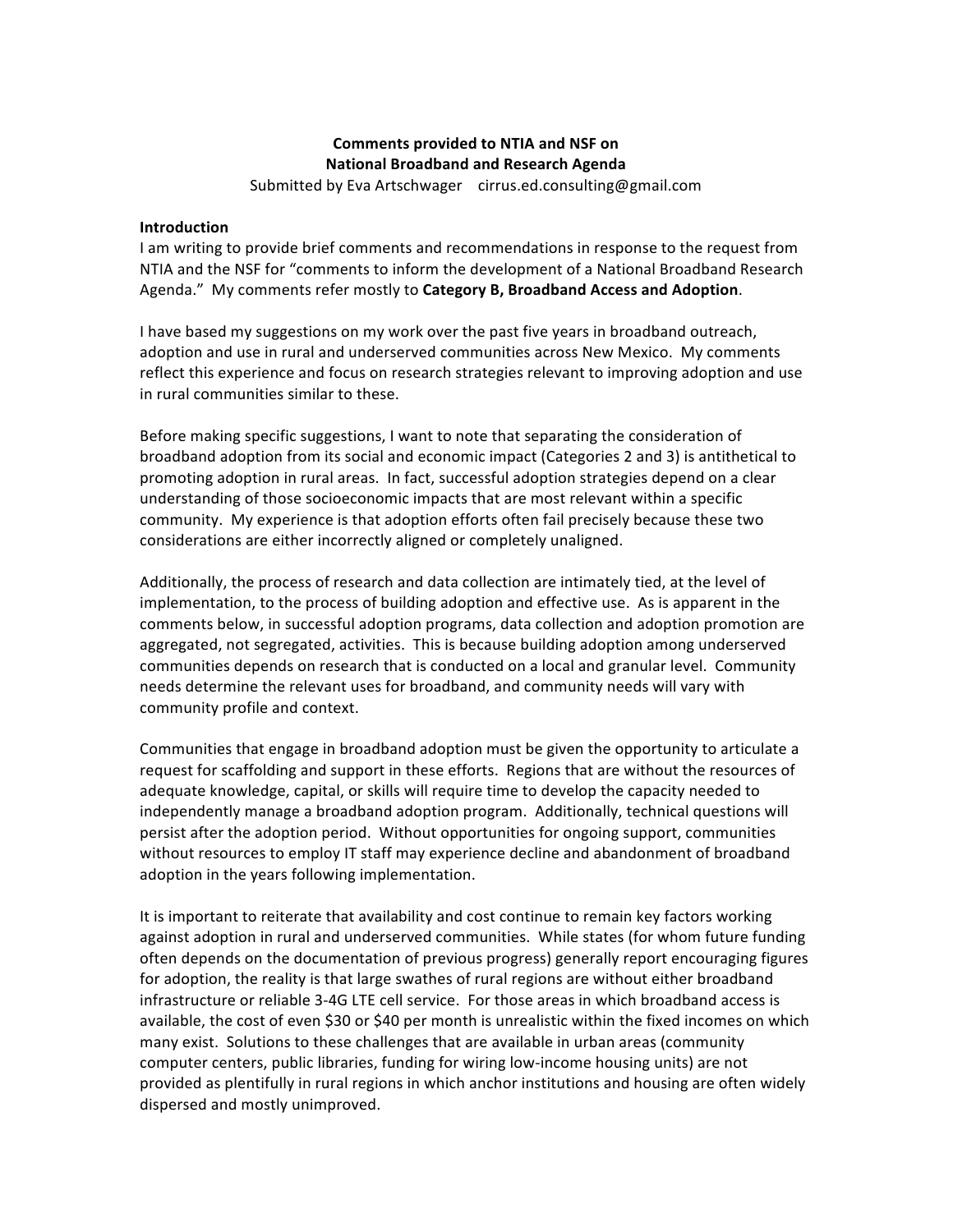## **Comments**

**Question 7:** What are the critical data and research needs in the areas of broadband adoption and utilization?

**Comment:** One key element of critical data is the identification of relevant local impacts that broadband adoption can provide within a specific community. Small, rural and underserved communities are unlikely to respond to considerations of relevancy that are couched in broad, general terms (e.g. "economic advantage," "educational opportunities"), as these will appear both vague and removed from their immediate circumstances. Specifically defined relevance, that addresses the particular needs and concerns of a community (helping their children complete homework, assisting family members in finding employment) will ignite far more interest in adoption and use. However, as the comments below show, this data element is linked to larger contextual factors and cannot be collected in isolation.

**Question 8:** What specific research proposals, and associated methodologies, regarding broadband adoption and utilization should be prioritized? And why?

**Comment:** In general, research should be field-based and employ a process of deep analysis similar to that utilized by field anthropologists. Current research is often conducted externally and relies on information gathered by surveys or generated by community data. When measuring tools and systems of analysis are generated from outside of, rather than within, the community, they can misconstrue or misinterpret the actual reasons for lack of broadband adoption. For example, Dharma Daily's report on broadband in low income areas noted that individuals responding to adoption surveys often answered that broadband was "irrelevant" because they did not want to admit that they either did not know how to use it or could not afford the  $cost.<sup>1</sup>$ 

Research premised on community engagement provides a good model for such field-based work and offers strategies for collecting useful, relevant data while advancing broadband adoption and use.<sup>2</sup> Community engagement processes (e.g. social learning,<sup>3</sup> town hall forums) enable authentic dialogue and provide genuine information and data. They also generate strategies that reflect local interests while building community capacity for effectively implementing broadband adoption and use.

<u> 1989 - Jan Samuel Barbara, margaret e</u>

<sup>&</sup>lt;sup>1</sup> Dharma Daily, Amelia Bryne, Alison Powell, Joe Karaganis and Jaewon Chung, *Broadband* Adoption in Low-Income Communities. http://www.ssrc.org/publications/view/broadbandadoption-in-low-income-communities/

 $<sup>2</sup>$  See, for example, the work of the MainStreet program, that has had wide spread success</sup> generating community and economic development through processes built around town hall conversations, community leadership, and assets identification and development.

 $3$  Social learning is one of several elements in recent frameworks for community and regional planning that take a participatory, community based approach to community development and change.